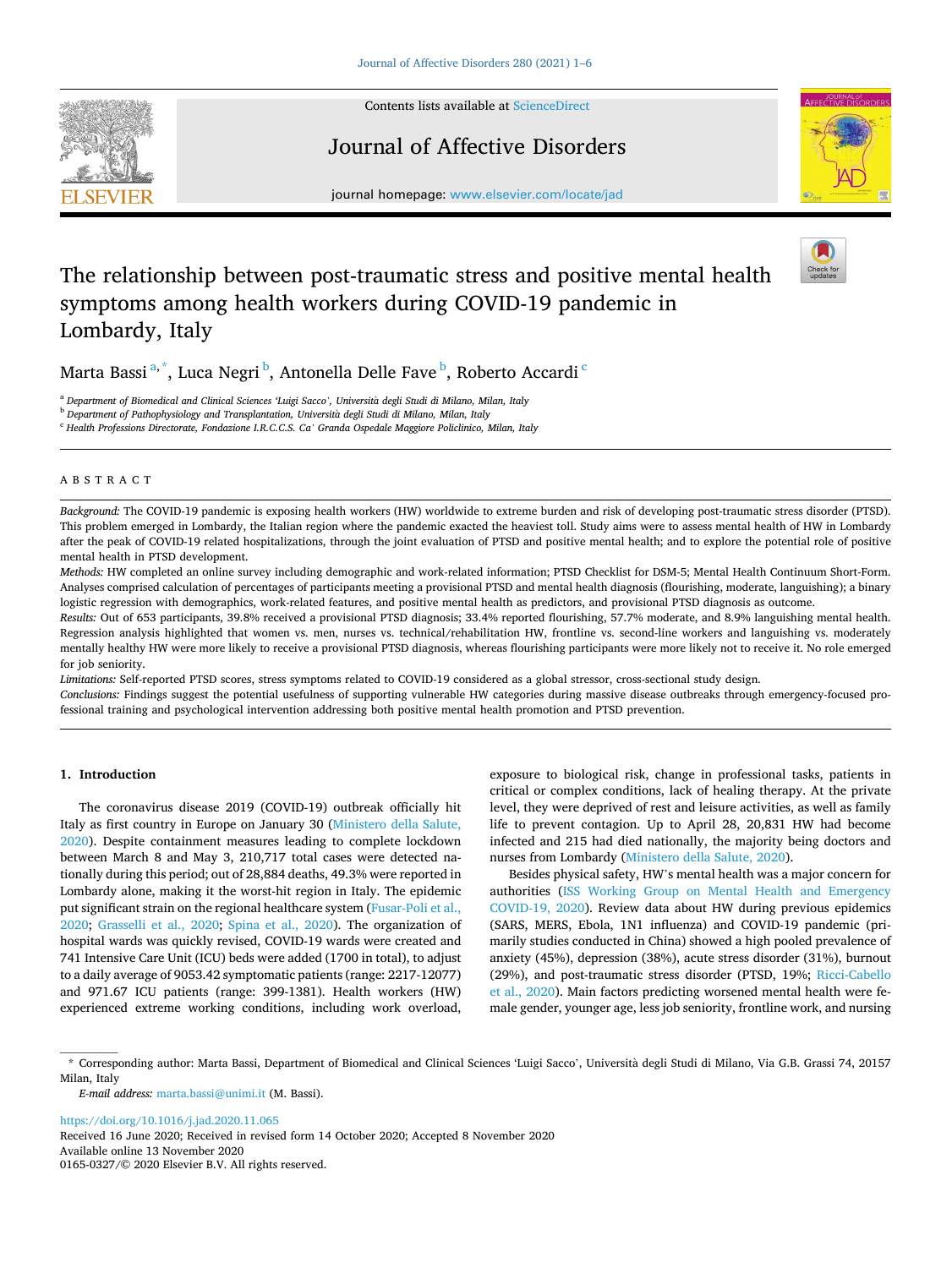profession (García-Fernández et al., 2020; [Ricci-Cabello et al., 2020](#page-5-0); [Xiao et al., 2020](#page-5-0); [Yang et al., 2020](#page-5-0); [Zhang et al., 2020](#page-5-0)).

## To correctly interpret pooled data, the specific period in which data were collected should however be considered: Prevalence scores change during the epidemic course [\(Allan et al., 2020\)](#page-4-0), with a post-traumatic stress symptoms (PTSS) prevalence of 23.3% during and up to 1.5 months post-epidemic, and 11.9% one year or more post-epidemic. Moreover, little is known about cultural and regional differences as most recent studies on epidemics were conducted in Asia. Particularly, psychological outcomes that may characterize the European setting are still underexplored. To the best of our knowledge, only one study [\(Rossi](#page-5-0)  [et al., 2020\)](#page-5-0) thus far investigated Italian HW's mental health during COVID-19 epidemic. Sampling period was March 27-31, immediately preceding the contagion peak occurring in the first week of April, when healthcare services were close to saturation. Findings from a national sample including the worst-hit North and the mildly-hit Center and South confirmed high prevalence of PTSS (49.4%), depression (24.7%), anxiety (19.8%), and stress (21.9%), with women, younger individuals, and frontline workers reporting higher PTSS.

Adding to this initial evidence, aim of the present study was to assess mental health of HW in Lombardy (the region bearing the heaviest brunt of the epidemic) during the second half of April, the last period of the lockdown phase characterized by gradual decrease in hospitalized patients. To obtain a comprehensive picture of participants' mental conditions, assessment of PTSS was combined with evaluation of positive mental health following the Dual Continua Model theory ([Keyes, 2002](#page-4-0), [2007\)](#page-4-0) and related operationalizations, that were adopted in this study to assess mental health. Extensive literature attests that, though correlated, mental health and mental illness are not opposite ends of the same continuum, rather lying on two different continua [\(Keyes, 2002](#page-4-0), [2005](#page-4-0)). Far from equating with absence of psychopathology, positive mental health is defined through a set of positive indicators, comprising an emotional or hedonic component, tapping into individuals' affective dimension, and two components tapping into the dynamic process of optimal functioning and development at the personal and collective levels: psychological and social well-being. In order to assess mental health in its positive components, a specific scale was developed, the Mental Health Continuum Short-Form (MHC-SF; [Keyes, 2005](#page-4-0)). Adopting a diagnostic approach consistent with the DSM-based approach in relation to mental illness, mental health can be considered as a syndrome of symptoms, the simultaneous presence of which allows for a categorical mental health diagnosis ([Keyes, 2002](#page-4-0)): Individuals are diagnosed as flourishing when they report high levels on at least one symptom of hedonia and on more than half of the symptoms of optimal functioning as measured through MHC-SF; to the contrary, they are diagnosed as languishing when they report low levels on at least one hedonic symptom and on more than half of the optimal functioning symptoms. A moderate mental health diagnosis is formulated in the intermediate condition of neither flourishing nor languishing.

Importantly for the purposes of the present study, scientific evidence suggested that high levels of positive mental health (i.e. flourishing) among the general population may protect from mental illness and that low levels (i.e. languishing) may instead represent a risk factor [\(Keyes](#page-4-0)  [et al., 2010; Iasiello et al., 2019](#page-4-0)). In addition, positive mental health was shown to coexist with mental illness (for example, anxiety disorders) and, controlling for socio-demographic and physical health variables, it was shown to influence recovery from mental illness over a 3-year period [\(Schotanus-Dijkstra et al., 2019](#page-5-0)). In light of these findings, the aim of our study was to investigate the potential contribution of positive mental health to PTSD development among HW, along with socio-demographic and work-related factors.

## **2. Materials and Methods**

#### *2.1. Study design*

This cross-sectional web-based study took place between April 15 and May 3, corresponding to the final period of the national lockdown phase. The protocol was approved by the Ethical Committee of the University of Milano (N. 31/20, 15 April 2020).

#### *2.2. Participants and procedures*

Inclusion criterion was being a HW actively working in Lombardy during the epidemic. A letter presenting the research and containing the link to the online survey was sent to physicians' and nurses' associations in Lombardy; researchers' direct contacts led to the enrolment of additional HW, also including professionals involved in rehabilitation and diagnostic activities. Interested HW could access the survey only after signing the informed consent form. No missing information was permitted as participants had to complete all survey fields to move forward. Anonymity was preserved through assignment of an alphanumeric code. Median survey completion time was 11.17 minutes  $( IQR=6.11).$ 

## *2.3. Materials*

Socio-demographic data collection included age, gender, marital status, and education. Work-related data were gathered on profession, job seniority, workplace province, and workplace. PTSS was assessed with the PTSD Checklist for DSM-5 (PCL5; [Sacchi et al., 2018; Weathers](#page-5-0)  [et al., 2013](#page-5-0)), a 20-item self-report measure assessing symptoms severity over the last month on scales ranging from 0 'not at all' to 4 'extremely'. Confirmatory Factor Analysis (CFI) was applied to PCL-5 items. Following Blevins and colleagues [\(2015](#page-4-0)), items were clustered according to the 6-factor Anhedonia model [\(Liu et al., 2014](#page-4-0)) comprising intrusion, avoidance, negative alterations in mood and cognitions, anhedonia, dysphoric arousal, and anxious arousal factors. A global second-order PCL-5 factor was also modeled. Fit indices were found to be adequate [\(Hu and Bentler, 1995; 1999](#page-4-0)): S-B*χ*2(164)=947.34, *p<*.001; RMSEA=.086; CFI=.97; SRMR=.065. Cronbach alpha for the second-order factor was .94. To screen participants for PTSD, a total summed score was calculated; scores  $\geq$  the cut-off point of 33 were indicative of a provisional PTSD diagnosis [\(Weathers et al., 2013\)](#page-5-0).

Positive mental health over the last month was measured with the Mental Health Continuum Short-Form (MHC-SF; [Keyes, 2005;](#page-4-0) [Petrillo](#page-4-0)  [et al., 2015\)](#page-4-0), comprising 14 items on scales from 0 'never' to 5 'everyday': 3 items measured the frequency of emotional well-being (EWB), 6 psychological well-being (PWB), and 5 social well-being (SWB). CFI was applied to MHC-SF items, modeling three first-order factors (EWB, PWB, and SWB) on a second-order positive mental health factor ([Petrillo et al., 2015\)](#page-4-0). Fit indices were found to be adequate ([Hu and Bentler, 1995;](#page-4-0) [1999\)](#page-4-0): S-B*χ*2(74)=475.06, *p<*.001; RMSEA=.091; CFI=.96; SRMR=.065. For descriptive purposes, a summed score was calculated for each component and for total well-being (TWB). Alpha values were: EWB  $\alpha = .80$ , SWB  $\alpha = .78$ , PWB  $\alpha = .88$ , TWB  $\alpha = 91$ . A categorical mental health diagnosis was computed based on [Keyes \(2005\)](#page-4-0): *flourishing* was diagnosed when participants experienced at least 1 of the 3 EWB symptoms and 6 of the 11 PWB/SWB symptoms 'every day' or 'almost every day' in the past month. *Languishing* was diagnosed when participants experienced at least 1 of the 3 EWB symptoms and 6 of the 11 PWB/SWB symptoms 'never' or 'once or twice' during the past month. Participants who were neither flourishing nor languishing were diagnosed with *moderate mental health*.

### *2.4. Statistical analyses*

Prior to analyses with SPSS 26, the dataset was cleaned: records were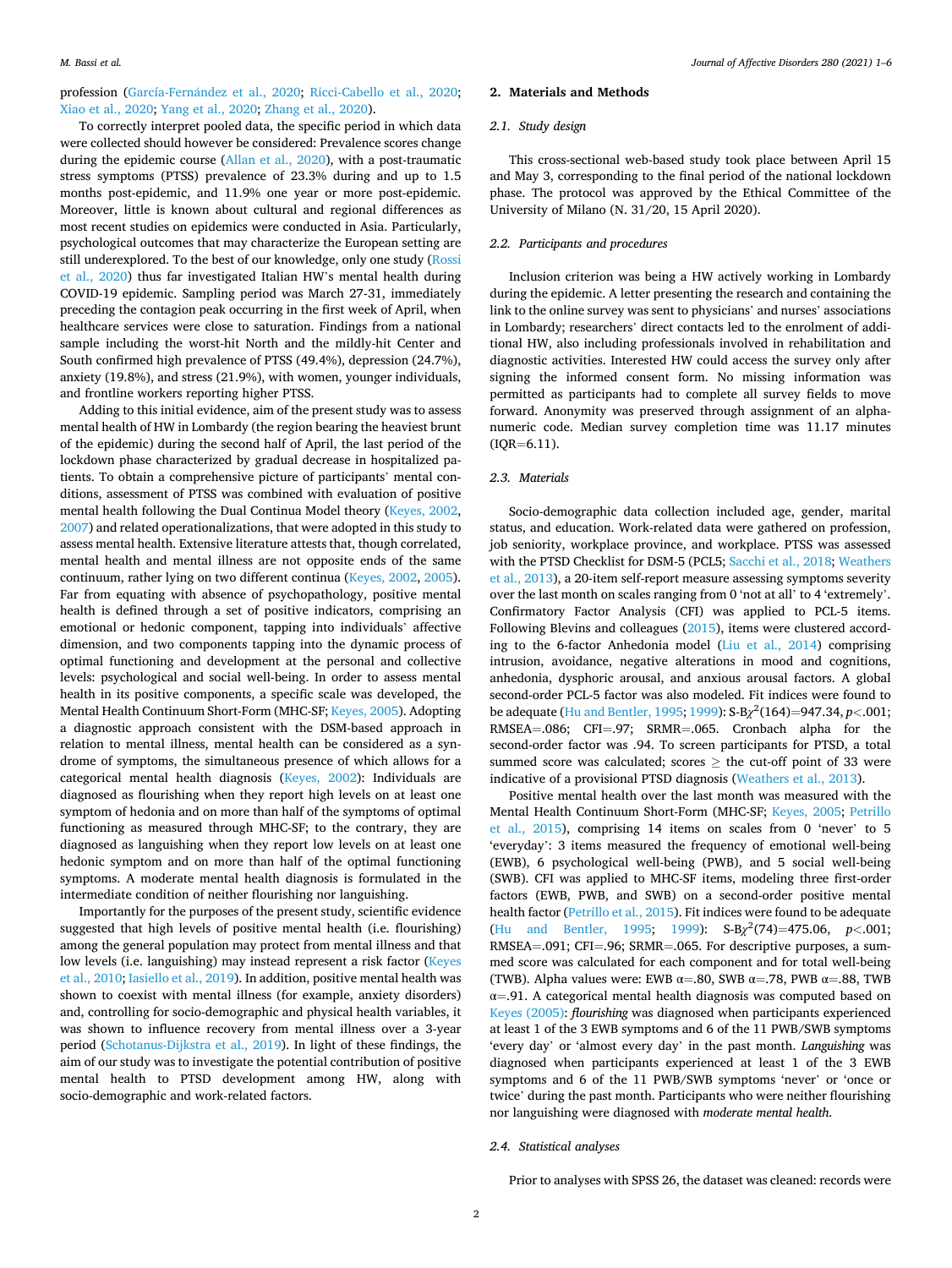removed if they did not meet inclusion criteria, were completed ≥24h after survey start, or contained inconsistent answers. Descriptive statistics (means and standard deviations) as well as Pearson's correlations were calculated for PTSS and positive mental health dimensions. Percentages of participants meeting a provisional PTSD and mental health diagnosis (flourishing, moderate, languishing mental health) were also computed. Binary logistic regression analysis was conducted to investigate the contribution of positive mental health, gender, marital status, profession, job seniority, and workplace (independent variables) to provisional PTSD diagnosis (outcome variable). Significance level was set at *p<*.05.

#### **3. Results**

A total of 686 HW completed the survey. As enrolment mostly relied on the assistance of professional associations, the response rate could not be calculated. After data cleaning (Fig. 1), 33 (4.8%) participants were excluded; the final dataset thus comprised 653 records. Based on the Italian classification system of health professions, participants were physicians, nurses and midwives, professionals in technical (e.g., technicians in radiology, biomedical lab) and rehabilitation areas (e.g., physiotherapists, language therapists), and healthcare assistants. They were divided into three categories based on their workplace: The category "Inpatient frontline" included HW working with hospitalized patients in acute care, emergency, infectious diseases wards and ICU; "Inpatient second line" comprised HW working with hospitalized patients in medical and surgical domains (e.g., hematology,

gastroenterology, gynecology); "Outpatient & services second line" encompassed HW working in outpatient departments or labs, and family doctors.

Socio-demographic and work-related characteristics are displayed in [Table 1,](#page-3-0) along with descriptive statistics and prevalence estimates of study measures. PTSS total score was negatively correlated with each positive mental health dimension at  $p < .001$ ; EWB,  $r = -.52$ ; SWB, r  $=$  =  $-0.30$ ; PWB, r =  $=$   $-0.39$ .

Altogether, 39.8% of the participants met the criterion for a provisional PTSD diagnosis. According to the categorical diagnosis of mental health, 33.4% were flourishing, 57.7% reported moderate mental health, and 8.9% were languishing.

The binary logistic regression model was significant ( $\chi^2(12)$  = 121.99, *p <* .001), and distinguished between participants with and without provisional PTSD diagnosis. The model explained between 17% (Cox & Snell  $R^2$ ) and 23% (Nagelkerke  $R^2$ ) of the variance, and correctly classified 68.1% of the cases.

As shown in [Table 2,](#page-3-0) among socio-demographic factors, women were 1.62 times more likely than men to receive a provisional PTSD diagnosis. Within the work domain, profession and workplace emerged as significant PTSD risk factors. Nurses and midwives were 2.50 times more likely to receive a provisional PTSD diagnosis than technical and rehabilitation professionals (TRP). The same trend, even though marginally nonsignificant ( $p = .05$ ), was observed for healthcare assistants, who were 2.48 times more likely than TRP to receive the diagnosis. Furthermore, odds of inpatient frontline workers were 2.01 times higher than those of outpatient & services second-line workers. Concerning positive mental



**Fig. 1.** Participants' flow diagram.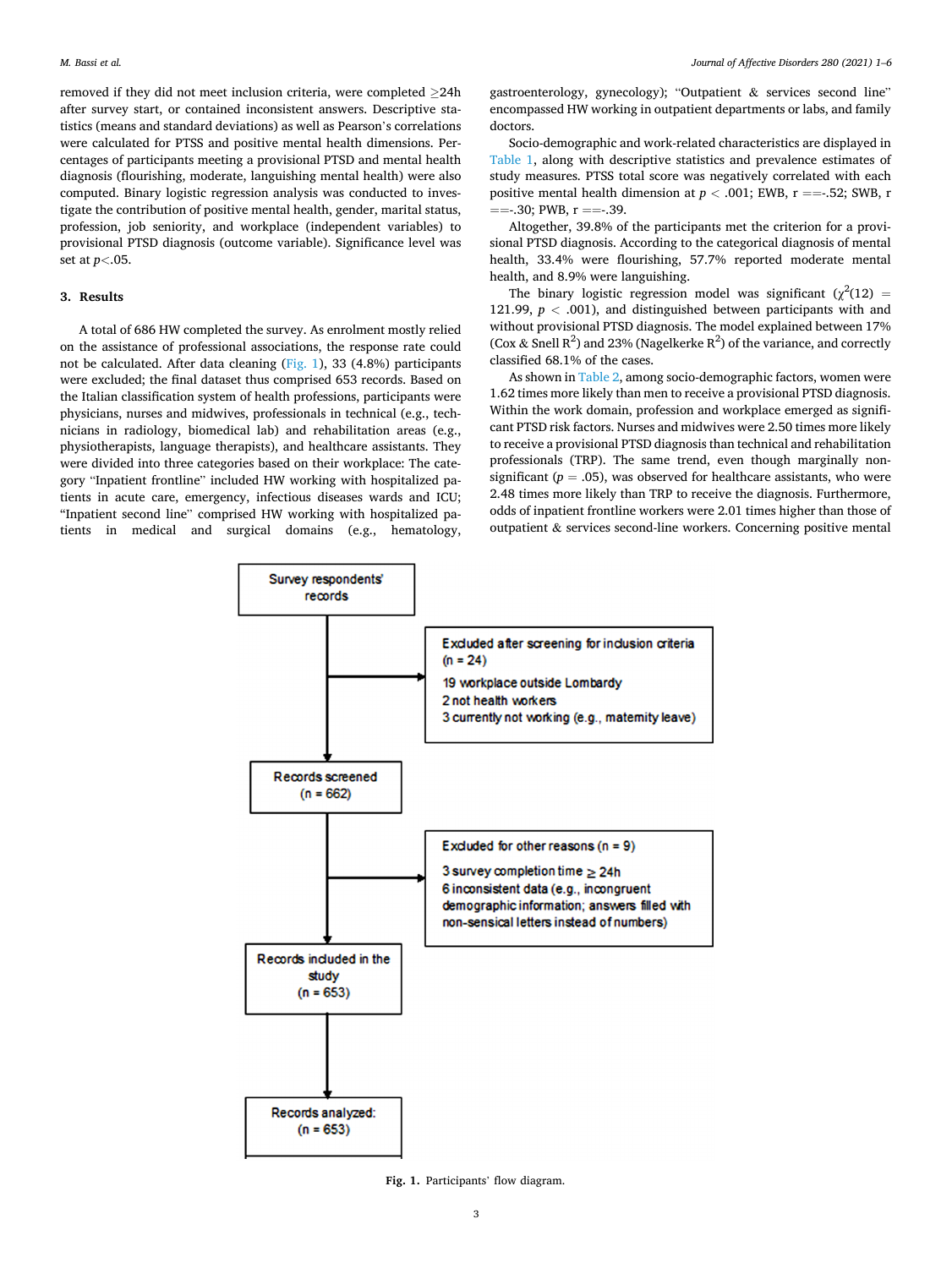#### <span id="page-3-0"></span>**Table 1**

Gender

Study measures

Flourishing

Languishing

Post-Traumatic Stress Symptoms (PCL-5)

Positive Mental Health (MHC-SF)

Total score 29.72

Total score 40.01

 $>$  33 cut-off score 260 39.8

Moderate mental health 377 57.7<br>Languishing 58 8.9

Participa

| Socio-demographic variables       | n   | $\%$ | M(SD)            | Range    |
|-----------------------------------|-----|------|------------------|----------|
| Age                               |     |      | 42.91<br>(12.10) | 23-74    |
| Gender                            |     |      |                  |          |
| Female                            | 482 | 73.8 |                  |          |
| Male                              | 171 | 26.2 |                  |          |
| Education                         |     |      |                  |          |
| High school                       | 22  | 3.4  |                  |          |
| Professional school               | 102 | 15.6 |                  |          |
| Bachelor degree                   | 263 | 40.3 |                  |          |
| Master's degree                   | 129 | 19.8 |                  |          |
| Specialty                         | 123 | 18.8 |                  |          |
| Doctorate                         | 14  | 2.1  |                  |          |
| Marital status                    |     |      |                  |          |
| Single                            | 184 | 28.2 |                  |          |
| Married                           | 282 | 43.2 |                  |          |
| Cohabiting                        | 133 | 20.4 |                  |          |
| Separated/divorced                | 51  | 7.8  |                  |          |
| Widowed                           | 3   | 0.5  |                  |          |
| Work-related variables            |     |      |                  |          |
| Profession                        |     |      |                  |          |
| Medical doctor                    | 189 | 28.9 |                  |          |
| Nurse and midwife                 | 318 | 48.7 |                  |          |
| Technical and rehabilitation      | 114 | 17.5 |                  |          |
| professional                      |     |      |                  |          |
| Healthcare assistant              | 32  | 4.9  |                  |          |
| Job seniority (in years)          |     |      | 17.87            | $0 - 45$ |
|                                   |     |      | (12.23)          |          |
| $0 - 10$                          | 249 | 38.1 |                  |          |
| 11-20                             | 129 | 19.8 |                  |          |
| 21-30                             | 147 | 22.5 |                  |          |
| >30                               | 128 | 19.6 |                  |          |
| Workplace                         |     |      |                  |          |
| Inpatient frontline               | 261 | 40.0 |                  |          |
| Inpatient second line             | 258 | 39.5 |                  |          |
| Outpatient & services second line | 134 | 20.5 |                  |          |

(16.66)

(13.58)

0-76

0-69

health, compared to HW with moderate mental health, flourishing participants were 3.85 (1/0.26) times more likely not to receive a provisional PTSD diagnosis, while languishing participants were 3.00 times more likely to receive it.

Emotional well-being 9.28 (3.55) 0-15 Social well-being 11.18 (5.51) 0-25 Psychological well-being 19.54 (6.65) 0-30<br>Flourishine 218 33.4

## **4. Discussion**

To the best of our knowledge, this was the first study to investigate mental health among HW in Lombardy, the worst-hit region in Italy, in the final period of the COVID-related lockdown, as the epidemic curve was slowly flattening and pressure on the healthcare system was easing up. This is a delicate period for HW, in which stress reactions prompted by the emergency could evolve into persistent morbid responses ([ISS,](#page-4-0)  [2020;](#page-4-0) [Weathers et al., 2013\)](#page-5-0).

In line with previous studies ([Allan et al., 2020;](#page-4-0) [Ricci-Cabello et al.,](#page-5-0)  [2020; Rossi et al., 2020](#page-5-0); [Zhang et al.,2020](#page-5-0)) and the global concern about the mental health implications of COVID-19 pandemic [\(WHO, 2020](#page-5-0)), a substantial share of the HW participating in this survey were provisionally diagnosed with PTSD. Normally, HW are more exposed to PTSD than the general population: Based on DSM-5 diagnostic criteria,

## **Table 2**

ary logistic regression analysis with provisional Post-Traumatic Stress Diser (PTSD) diagnosis as outcome variable.

|                   | B(SE)   | Wald  | df             | $\boldsymbol{p}$ | <b>OR</b> | OR 95% CI |       |
|-------------------|---------|-------|----------------|------------------|-----------|-----------|-------|
|                   |         |       |                |                  |           | Lower     | Upper |
| Constant          | $-1.62$ |       |                |                  |           |           |       |
|                   | (0.38)  |       |                |                  |           |           |       |
| Gender [Male]     | 0.48    | 5.26  | 1              | .02              | 1.62      | 1.07      | 2.44  |
|                   | (0.21)  |       |                |                  |           |           |       |
| Marital status    | 0.12    | 0.37  | 1              | .54              | 1.12      | 0.77      | 1.63  |
| [Alone]           | (0.19)  |       |                |                  |           |           |       |
| Job seniority [0- |         | 1.04  | 3              | .79              |           |           |       |
| 10 years]         |         |       |                |                  |           |           |       |
| $11-20$           | $-0.01$ | 0.003 | $\mathbf{1}$   | .96              | 0.99      | 0.60      | 1.61  |
|                   | (0.25)  |       |                |                  |           |           |       |
| 21-30             | 0.16    | 0.42  | 1              | .52              | 1.17      | 0.73      | 1.87  |
|                   | (0.24)  |       |                |                  |           |           |       |
| >30               | 0.21    | 0.69  | $\mathbf{1}$   | .41              | 1.24      | 0.75      | 2.06  |
|                   | (0.26)  |       |                |                  |           |           |       |
| Profession [TRP]  |         | 21.71 | 3              | $-.001$          |           |           |       |
| Medical doctor    | 0.04    | 0.02  | $\mathbf{1}$   | .89              | 1.04      | 0.59      | 1.85  |
|                   | (0.29)  |       |                |                  |           |           |       |
| Nurse and         | 0.92    | 11.28 | 1              | .001             | 2.50      | 1.46      | 4.28  |
| midwife           | (0.27)  |       |                |                  |           |           |       |
| Healthcare        | 0.91    | 3.78  | $\mathbf{1}$   | .05              | 2.48      | 0.99      | 6.19  |
| assistant         | (0.47)  |       |                |                  |           |           |       |
| Workplace [OSSL]  |         | 6.58  | $\overline{2}$ | .04              |           |           |       |
| Inpatient         | 0.70    | 6.57  | $\mathbf{1}$   | .01              | 2.01      | 1.18      | 3.43  |
| frontline         | (0.27)  |       |                |                  |           |           |       |
| Inpatient         | 0.47    | 3.23  | 1              | .07              | 1.60      | 0.96      | 2.69  |
| second line       | (0.26)  |       |                |                  |           |           |       |
| Positive mental   |         | 62.71 | $\overline{2}$ | $-.001$          |           |           |       |
| health [MMH]      |         |       |                |                  |           |           |       |
| Flourishing       | $-1.36$ | 42.20 | $\mathbf{1}$   | $-.001$          | .26       | 0.17      | 0.39  |
|                   | (0.21)  |       |                |                  |           |           |       |
| Languishing       | 1.10    | 10.92 | 1              | .001             | 3.00      | 1.56      | 5.77  |
|                   | (0.33)  |       |                |                  |           |           |       |

Note. Reference category is reported within square brackets; Marital status was dichotomized into 0=alone (single/separated/divorced/widowed) and 1=with partner (married/cohabiting); TRP: Technical and rehabilitation professional; OSSL: Outpatient & services second line; MMH: moderate mental health; OR: Odds Ratio; CI: Confidence Interval.

average PTSD prevalence among physicians and nurses respectively amounts to 14.8% [\(Sendler et al., 2016](#page-5-0)) and 18% [\(Mealer et al., 2009\)](#page-4-0) as compared to the general population, whose PTSD lifetime prevalence is 7-8% [\(Kessler et al., 2005\)](#page-4-0). Figures from this study attested to the high risk for HW to develop PTSD in relation to COVID-19 pandemic. Findings further confirmed that women, nurses and midwives, and frontline workers were exposed to higher risk of developing PTSD ([García-](#page-4-0)Fernández [et al., 2020](#page-4-0); [Ricci-Cabello et al., 2020;](#page-5-0) [Xiao et al., 2020](#page-5-0); [Zhang et al., 2020\)](#page-5-0). Higher risk, though with a marginally non-significant estimate, was also detected among healthcare assistants, a working category often neglected in research studies. Notably, in contrast with some recent studies (García-Fernández et al., 2020; Xiao [et al., 2020](#page-5-0)), job seniority did not emerge as a significant risk factor for PTSD, highlighting that HW were professionally unprepared to face the challenges posed by the epidemic irrespective of their past work experience.

Besides exploring socio-demographic and work-related factors associated with PTSD development among HW, the novel contribution of the present study was the investigation of HW's positive mental health. Previous studies substantiated the measurement of positive mental health in populations under adverse conditions, such earthquake survivors [\(Rafiey et al., 2017](#page-5-0)), and attested that positive mental health can be a significant predictor of mood and anxiety disorders [\(Iasiello](#page-4-0)  [et al., 2019; Keyes, 2002](#page-4-0), [2005;](#page-4-0) [Schotanus-Dijkstra et al., 2019](#page-5-0)). In the present study, the majority of participants reported moderate mental health, about one third was flourishing, and less than 10% was languishing. To the best of our knowledge, no data are available on positive mental health prevalence among HW prior to COVID-19 pandemic,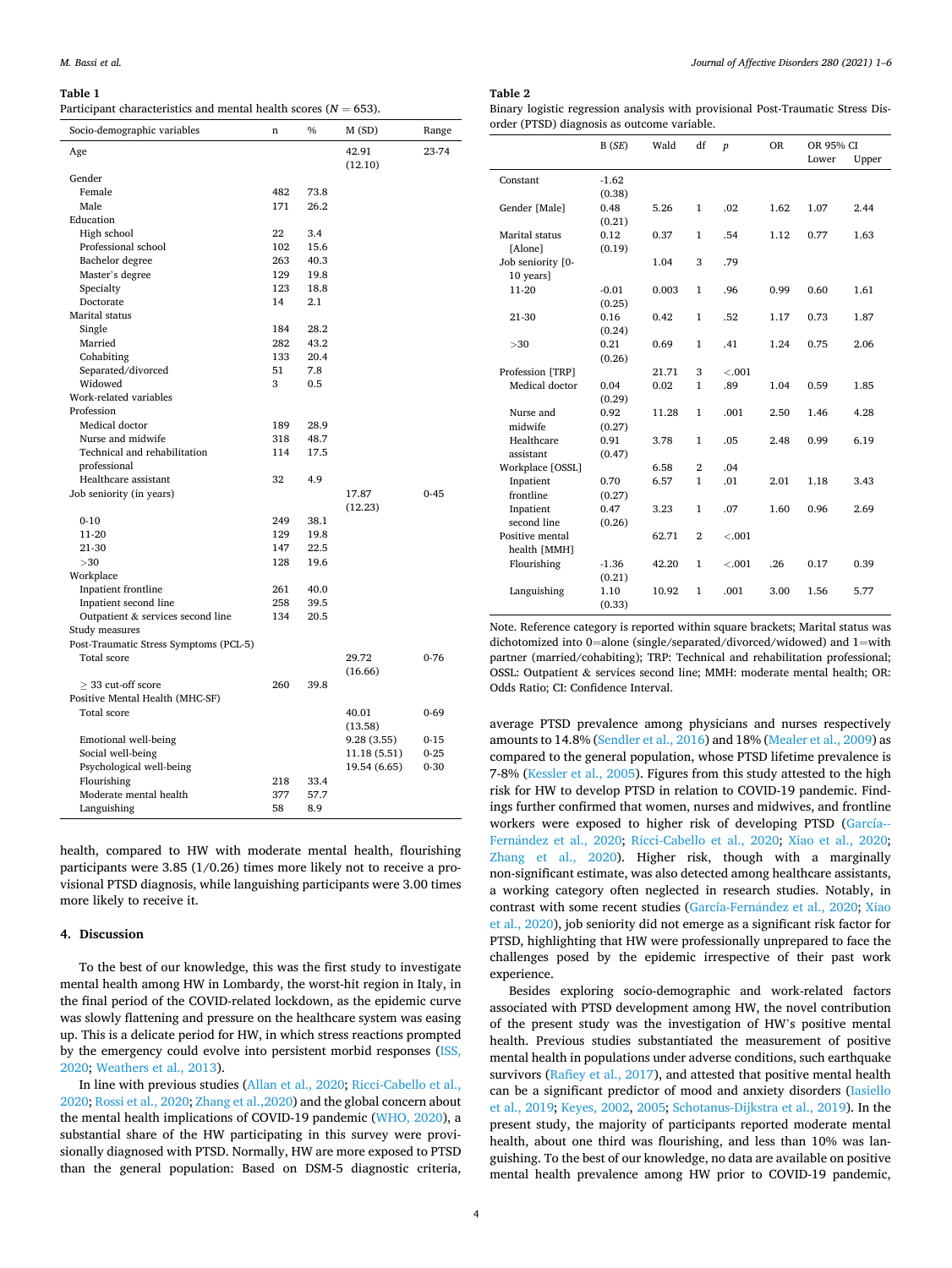<span id="page-4-0"></span>while in a recent study involving 1438 Italian healthy adults (mean age 47.12 years), 52.9% of participants reported moderate mental health, 28.5% were flourishing, and 10.5% were languishing (Petrillo et al., 2015). These figures are similar to those obtained in the present study, tentatively suggesting that positive mental health prevalence may be stable in adverse times.

Taking into account the predictive role of positive mental health on provisional PTSD diagnosis, findings showed that compared to moderate mental health, languishing emerged as a potential risk factor for PTSD, whereas flourishing proved to be a potential protective factor. This finding is consistent with recent longitudinal data showing that individuals who maintained or gained the highest levels of positive mental health over time were respectively 27.6 and 7.4 times more likely to recover from mental illness than individuals maintaining the lowest level of positive mental health (Iasiello et al., 2019). This latter finding bears promising practical implications, as it may open up new treatment avenues besides traditional approaches such as prolonged exposure therapy, cognitive behavioral therapy, and eye movement desensitization and reprocessing (Radstaak et al., 2020). Considering that individuals with languishing mental health can be more vulnerable to adversities, intervention focused on well-being promotion such as well-being therapy (WBT; Fava, 2016; Radstaak et al., 2020) may facilitate restoration of positive functioning as well as reduction of PTSS, in line with increasing evidence that "the route to enduring recovery lies not exclusively in alleviating the negative, but also in engendering the positive" (Fava, 2012, p.102).

#### **5. Limitations**

Besides novel contributions, three limitations characterize the present study. First, a self-report measure was used to formulate a provisional PTSD diagnosis; in the future, a DSM-5 based diagnosis issued by a psychiatrist is warranted. Second, DSM-5 diagnostic criterion A (identification of the stressor) was not specifically explored; considering that participants reported intense PTSS, pinpoint identification of single stressors may help personalize intervention. Finally, the cross-sectional study design precluded conclusions about causality. Follow-up studies should be performed to monitor PTSS and positive mental health over the course of the COVID-19 pandemic, as well as to clarify the potential role of flourishing and languishing in respectively protecting from or exposing individuals to PTSD progression.

#### **6. Conclusions**

Despite limitations, findings from this study can offer hints on present and future challenges connected to the COVID-19 pandemic that could be useful for mental health professionals and policy makers. Actions aimed at providing adequate training, protecting more vulnerable workers' categories and promoting positive mental health may mitigate the negative psychological impact of the pandemic, and help plan for a post-pandemic phase ([Yang et al., 2020](#page-5-0); Zhou et al., 2020). In addition, present findings from Lombardy may provide suggestions for implementing preventive measures and early interventions in countries where the contagion is still contained.

#### **Author statement**

#### *Contributors*

MB, LN, ADF and RA provided equal contributions to the conception and design of the work; the acquisition, analysis, and interpretation of data; drafting the work and revising it critically for important intellectual content; final approval of the version to be published; and agreement to be accountable for all aspects of the work in ensuring that questions related to the accuracy or integrity of any part of the work are appropriately investigated and resolved.

#### *Role of the funding source*

This research did not receive any specific grant from funding agencies in the public, commercial, or not-for-profit sectors.

#### **Declaration of Competing Interest**

None.

#### **Acknowledgements**

The authors would like to thank Barbara Cantoni at I.R.C.C.S. Ca' Granda Ospedale Maggiore Policlinico in Milan for her precious support in the implementation of the web-based survey.

#### **References**

- Allan, S.M., Bealey, R., Birch, J., Cushing, T., Parke, S., Sergi, G., Bloomfield, M., Meiser-Stedman, R., 2020. The prevalence of common and stress-related mental health disorders in healthcare workers based in pandemic-affected hospitals: a rapid systematic review and meta-analysis. medRxiv. [https://doi.org/10.1101/](https://doi.org/10.1101/2020.05.04.20089862)  [2020.05.04.20089862](https://doi.org/10.1101/2020.05.04.20089862).
- [Blevins, C.A., Weathers, F.W., Davis, M.T., Witte, T.K., Domino, J.L., 2015. The](http://refhub.elsevier.com/S0165-0327(20)32995-5/sbref0002)  [Posttraumatic Stress Disorder Checklist for DSM-5 \(PCL-5\): Development and Initial](http://refhub.elsevier.com/S0165-0327(20)32995-5/sbref0002)  [Psychometric Evaluation. J. Trauma. Stress. 28, 489](http://refhub.elsevier.com/S0165-0327(20)32995-5/sbref0002)–498.
- [Fava, G.A., 2012. The clinical role of psychological well-being. World Psychiatry 11,](http://refhub.elsevier.com/S0165-0327(20)32995-5/sbref0003) 102–[103](http://refhub.elsevier.com/S0165-0327(20)32995-5/sbref0003).
- [Fava, G.A., 2016. Well-being Therapy. In: Treatment manual and clinical applications.](http://refhub.elsevier.com/S0165-0327(20)32995-5/sbref0004) [Karger, Basel, CH.](http://refhub.elsevier.com/S0165-0327(20)32995-5/sbref0004)
- [Fusar-Poli, P., Brambilla, P., Solmi, M., 2020. Learning from COVID-19 pandemic in](http://refhub.elsevier.com/S0165-0327(20)32995-5/sbref0005)  [Northern Italy: Impact on mental health and clinical care. J. Affect. Disord. 275,](http://refhub.elsevier.com/S0165-0327(20)32995-5/sbref0005)  78–[79](http://refhub.elsevier.com/S0165-0327(20)32995-5/sbref0005).
- García-Fernández, L., Romero-Ferreiro, V., López-Roldán, P.V., Padilla, S., Calero-Sierra, I., Monzó-García, M., Pérez-Martin, J., Rodriguez-Jimenez, R., 2020. Mental health impact of COVID-19 pandemic on Spanish healthcare workers. Psychol. Med. 1–6. <https://doi.org/10.1017/S0033291720002019>.
- Grasselli, G., Pesenti, A., Cecconi, M., 2020. Critical care utilization for the COVID-19 outbreak in Lombardy, Italy: Early experience and forecast during an emergency response. JAMA. [https://doi.org/10.1001/jama.2020.4031.](https://doi.org/10.1001/jama.2020.4031)
- [Hu, L.T., Bentler, P.M., 1995. Evaluating model fit. In: Hoyle, R.H. \(Ed.\), Structural](http://refhub.elsevier.com/S0165-0327(20)32995-5/sbref0008) [equation modeling: Concepts, issues, and applications. Sage, Thousand Oaks, CA,](http://refhub.elsevier.com/S0165-0327(20)32995-5/sbref0008) [pp. 76](http://refhub.elsevier.com/S0165-0327(20)32995-5/sbref0008)–99.
- [Hu, L.T., Bentler, P.M., 1999. Cutoff criteria for fit indexes in covariance structure](http://refhub.elsevier.com/S0165-0327(20)32995-5/sbref0009) [analysis: Conventional criteria versus new alternatives. Struct. Equ. Modeling 6,](http://refhub.elsevier.com/S0165-0327(20)32995-5/sbref0009)  1–[55.](http://refhub.elsevier.com/S0165-0327(20)32995-5/sbref0009)
- [Iasiello, M., van Agteren, J., Keyes, C.L.M., Muir Cochrane, E., 2019. Positive mental](http://refhub.elsevier.com/S0165-0327(20)32995-5/sbref0010) [health as a predictor of recovery from mental illness. J. Affect. Disord. 51, 227](http://refhub.elsevier.com/S0165-0327(20)32995-5/sbref0010)–230.
- ISS Working Group on Mental Health and Emergency COVID-19, 2020. Interim guidance during the SARS-CoV-2 emergency scenario. Rapporto ISS COVID-19 22/2020. [https](https://www.iss.it/home)  [://www.iss.it/home](https://www.iss.it/home) (accessed 12 May 2020).
- [Kessler, R.C., Berglund, P., Demier, O., Jin, R., Merikangas, K.R., Walters, E.E., 2005.](http://refhub.elsevier.com/S0165-0327(20)32995-5/sbref0012) [Lifetime prevalence and age-of-onset distributions of DSM-IV disorders in the](http://refhub.elsevier.com/S0165-0327(20)32995-5/sbref0012) [National Comorbidity Survey Replication. Arch. Gen. Psychiatry. 62, 593](http://refhub.elsevier.com/S0165-0327(20)32995-5/sbref0012)–602.
- [Keyes, C.L.M., 2002. The mental health continuum: From languishing to flourishing in](http://refhub.elsevier.com/S0165-0327(20)32995-5/sbref0013)  [life. J. Health Soc. Behav. 43, 207](http://refhub.elsevier.com/S0165-0327(20)32995-5/sbref0013)–222.
- [Keyes, C.L.M., 2005. Mental illness and/or mental health? Investigating axioms of the](http://refhub.elsevier.com/S0165-0327(20)32995-5/sbref0014) [complete state model of health. J. Consult. Clin. Psychol. 73, 539](http://refhub.elsevier.com/S0165-0327(20)32995-5/sbref0014)–548.
- Keyes, C.L.M., 2007. Promoting and protecting mental health as flourishing: a [complementary strategy for improving national mental health. Am. Psychol. 62,](http://refhub.elsevier.com/S0165-0327(20)32995-5/sbref0015) 95–[108.](http://refhub.elsevier.com/S0165-0327(20)32995-5/sbref0015)
- [Keyes, C.L.M., Dhingra, S.S., Simoes, E.J., 2010. Change in level of positive mental health](http://refhub.elsevier.com/S0165-0327(20)32995-5/sbref0016)  [as a predictor of future risk of mental illness. Am. J. Public Health. 100, 2366](http://refhub.elsevier.com/S0165-0327(20)32995-5/sbref0016)–2371.
- [Liu, P., Wang, L., Cao, C., Wang, R., Zhang, J., Zhang, B., Wu, Q., Zhang, H., Zhao, Z.,](http://refhub.elsevier.com/S0165-0327(20)32995-5/sbref0017) [Fan, G., Elhai, J.D., 2014. The underlying dimensions of DSM-5 posttraumatic stress](http://refhub.elsevier.com/S0165-0327(20)32995-5/sbref0017)  [disorder symptoms in an epidemiological sample of Chinese earthquake survivors.](http://refhub.elsevier.com/S0165-0327(20)32995-5/sbref0017) [J. Anxiety Disord 28, 345](http://refhub.elsevier.com/S0165-0327(20)32995-5/sbref0017)–351.
- [Mealer, M., Burnham, E.L., Goode, C.J., Rothbaum, B., Moss, M., 2009. The prevalence](http://refhub.elsevier.com/S0165-0327(20)32995-5/sbref0018)  [and impact of post traumatic stress disorder and burnout syndrome in nurses.](http://refhub.elsevier.com/S0165-0327(20)32995-5/sbref0018)  [Depress. Anxiety 26, 1118](http://refhub.elsevier.com/S0165-0327(20)32995-5/sbref0018)–1126.
- Ministero della Salute [Ministry of Health], 2020. COVID-19 Situazione in Italia [COVID-19 - The situation in Italy]. [http://www.salute.gov.it/portale/nuovocoro](http://www.salute.gov.it/portale/nuovocoronavirus/dettaglioContenutiNuovoCoronavirus.jsp?area=nuovoCoronavirus&tnqh_x0026;id=5351&tnqh_x0026;lingua=italiano&tnqh_x0026;menu=vuoto)  [navirus/dettaglioContenutiNuovoCoronavirus.jsp?area](http://www.salute.gov.it/portale/nuovocoronavirus/dettaglioContenutiNuovoCoronavirus.jsp?area=nuovoCoronavirus&tnqh_x0026;id=5351&tnqh_x0026;lingua=italiano&tnqh_x0026;menu=vuoto)=nuovoCoronavirus &id=5351&lingua=[italiano](http://www.salute.gov.it/portale/nuovocoronavirus/dettaglioContenutiNuovoCoronavirus.jsp?area=nuovoCoronavirus&tnqh_x0026;id=5351&tnqh_x0026;lingua=italiano&tnqh_x0026;menu=vuoto)&menu=vuoto (accessed 12 May 2020).
- [Petrillo, G., Capone, V., Caso, D., Keyes, C.L.M., 2015. The Mental Health Continuum-](http://refhub.elsevier.com/S0165-0327(20)32995-5/sbref0020)[Short Form \(MHC-SF\) as a measure of well-being in the Italian context. Soc. Indic.](http://refhub.elsevier.com/S0165-0327(20)32995-5/sbref0020)  [Res. 121, 291](http://refhub.elsevier.com/S0165-0327(20)32995-5/sbref0020)–312.
- Radstaak, M., Hüning, L., Bohlmeijer, E.T., 2020. Well-being Therapy as rehabilitation therapy for posttraumatic stress disorder symptoms: A randomized controlled trial. J. Trauma. Stress.<https://doi.org/10.1002/jts.22500>.